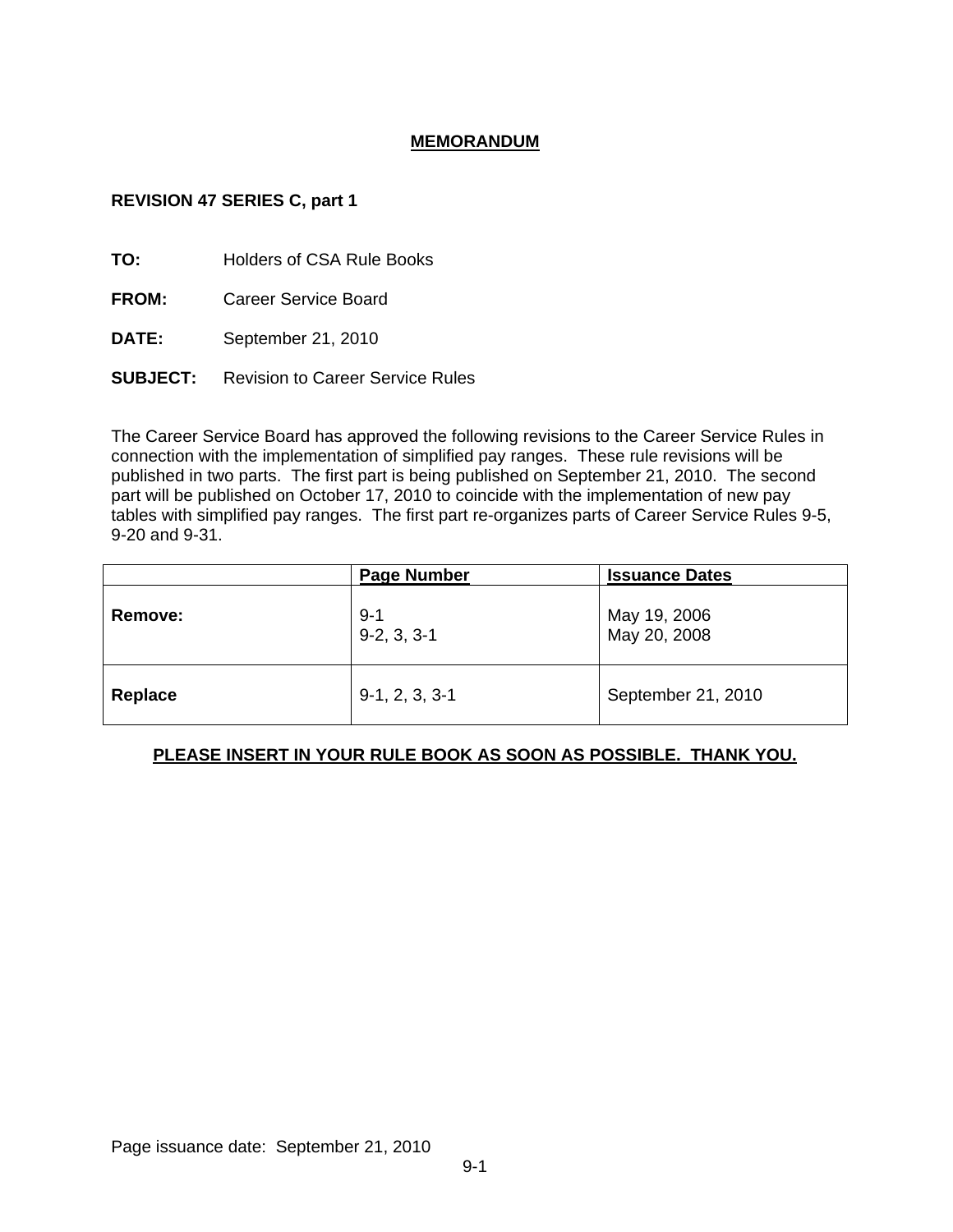### **RULE 9 PAY ADMINISTRATION**

(Effective April 1, 2006; Rules Revision Memos 7C and 9C)

### Purpose statement

The purpose of this rule is to explain the establishment and administration of pay practices, except merit increases, and hours of work.

#### Section 9-5 Definitions

- A. Classification series: The arrangement in sequence of classes that are alike in the kind but not in level. For the purposes of a market adjustment within the salary range, a classification series shall include first line supervisors and lead workers. (Revised effective April 1, 2006; Rules Revision Memo 9C)
- B. Demotion: An appointment of an employee to a position in a classification in which the entry rate of the pay grade of the new classification is lower than the entry rate of the classification previously held.
- C. Employee Internship Appointment: An appointment of an employee to an entry level position in a new classification in accordance with the provisions of the Employee Internship program established by the Career Service Personnel Director ("Personnel Director").
- D. Entry Rate: The first step in a pay range.
- E. Market Conditions: Factors and trends in the market as determined by a compensation analysis that may affect compensation rates such as the supply and demand of workers.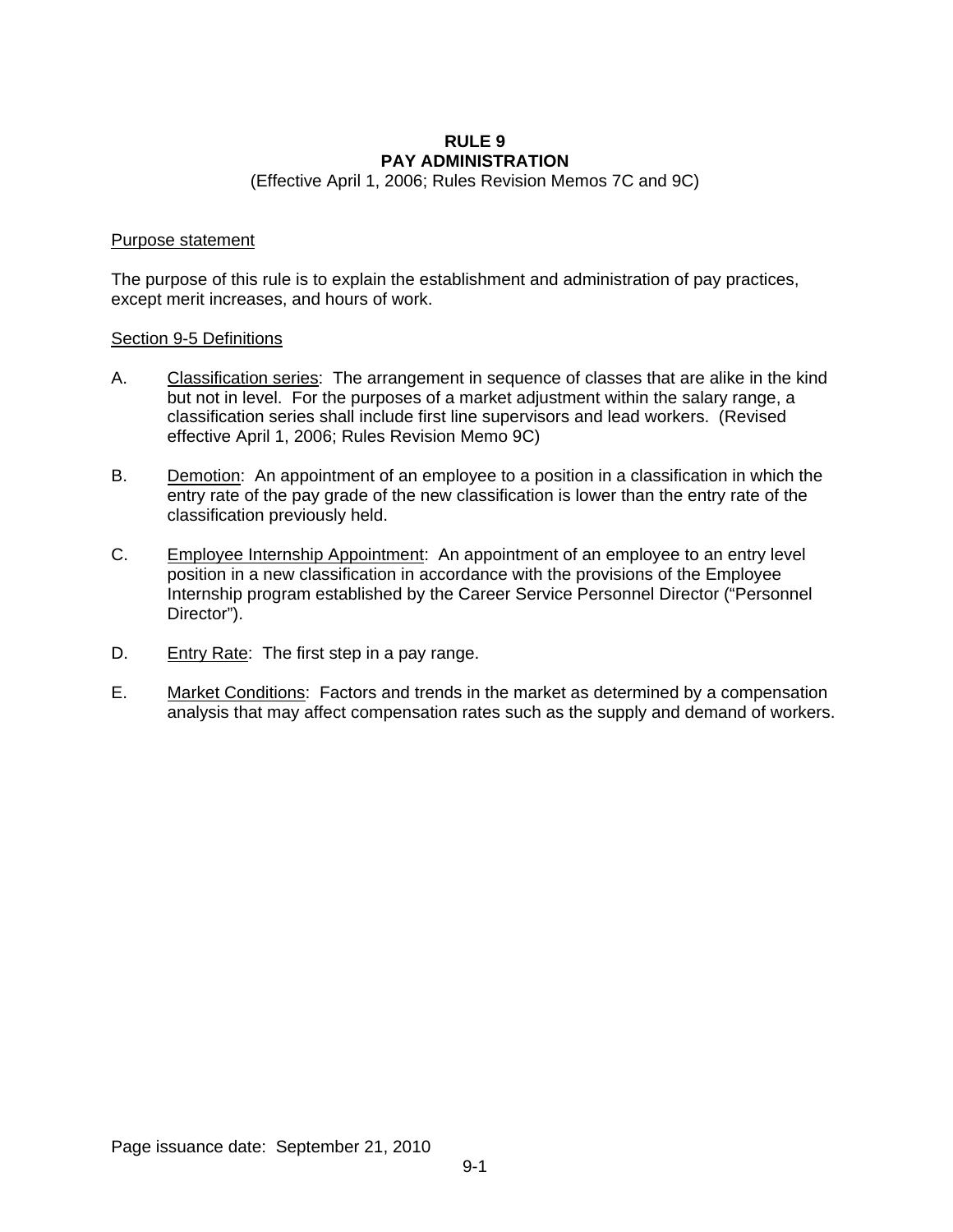- F. Pay Factors: Appointing authorities who wish to hire employees at higher than step "11" in a non-exempt pay schedule or at or above step "13" in an exempt pay schedule, or increase the salary of promoted employees by more than 6.9%, or provide an equity adjustment, must provide CSA with documentation explaining how any or all of the following pay factors affected their decision:
	- 1. Market conditions;
	- 2. Related experience;
	- 3. Previous work record;
	- 4. Salary history;
	- 5. Specialization of education;
	- 6. Quality/quantity of education.
	- 7. Internal equity;
	- 8. Level of responsibility accepted;

(Revised effective September 21, 2010; Rule Revision Memo 47C)

- G. Promotion: An appointment of an employee to a position in a classification in which the entry rate of the pay range for the new classification is higher than the entry rate of the pay range for the employee's current classification.
- H. Re-allocation: The formal process of assigning an existing position to its proper classification on the basis of the duties performed and the responsibilities exercised. (Revised effective May 3, 2006; Rules Revision Memo 8C)
- I. Promotional re-instatement: A promotion of an employee resulting from certification from a re-instatement list.
- J. Re-instatement: An appointment of a laid off employee resulting from certification from a re-instatement list.
- J. Re-promotion: A promotion of an employee to a position in a higher classification in which the employee was previously employed within the preceding five (5) years, or to a successor classification; or to any classification for which the employee is qualified, with the same entry rate or an intervening entry rate as the former classification. Appointments that meet the definition of a promotional re-instatement are not repromotions.
- K. Transfer: For the purposes of these rules, an appointment of an employee to one classification from another, if the entry rate of the pay range for the new classification is the same as the entry rate of the pay range for the classification previously held.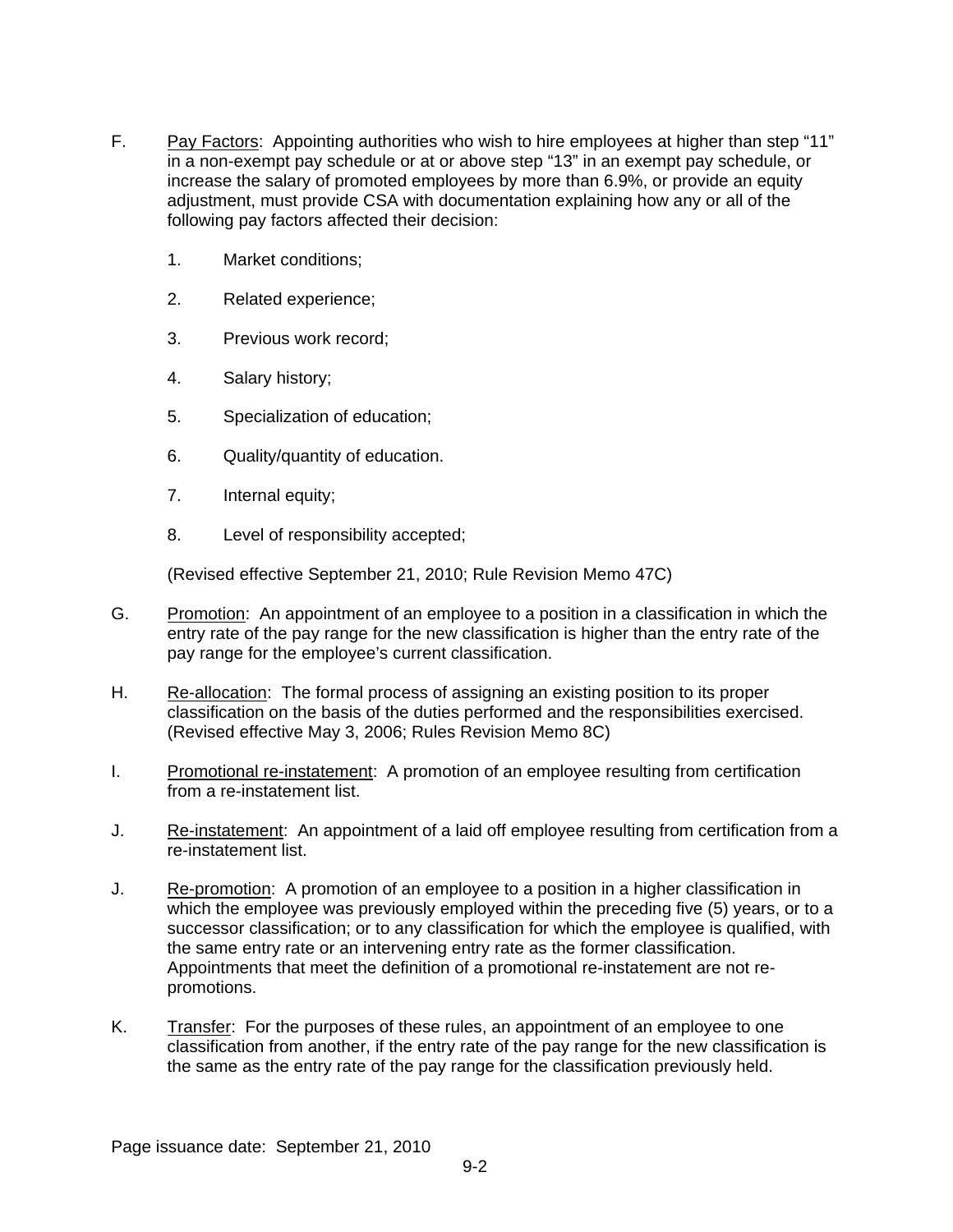# Section 9-6 Designees

Appointing authorities, including the Personnel Director, may delegate any authority given to them under this Rule 9 to a subordinate employee.

### Section 9-10 Pay practices

- A. Pay practices include, but are not limited to items such as pay when first employed, changes in pay resulting from changes in position or classification, differentials, overtime pay, standby pay, merit increases and merit payments.
- B. The kind and level of pay practices for Career Service employees shall be determined by the Career Service Board ("Board") following a survey of other employers or based on the City's needs.
- C. Applicability to Deputy Sheriffs:None of the provisions of this Rule 9 shall apply to employees who hold positions in classifications in the Undersheriff pay schedules.

### Section 9-20 Pay When First Employed (Revised effective May 20, 2008; Rule Revision Memo 28C)

- A. An appointing authority may set pay for a new employee at a step higher than the entry rate (but not to exceed the last step of the applicable pay schedule) if necessary to obtain the services of an unusually well-qualified person. The decision to appoint at a step higher than the entry rate shall be based on any of the pay factors as defined in this Rule 9. In any event, qualifications of the new employee should exceed the minimum qualifications stated in the classification specification, and internal equity shall be considered (Revised effective September 21, 2010; Rule Revision Memo 47C).
- B. The appointing authority shall submit documentation with the Personnel Action Form documenting the justification for hiring an employee at or above step "11" in a nonexempt pay schedule or at or above step "13" in an exempt pay schedule.

# Section 9-30 Changes in Classification and Pay

A change in an employee's classification may occur through promotion, transfer, demotion, Employee Internship Appointment, re-allocation, or re-instatement.